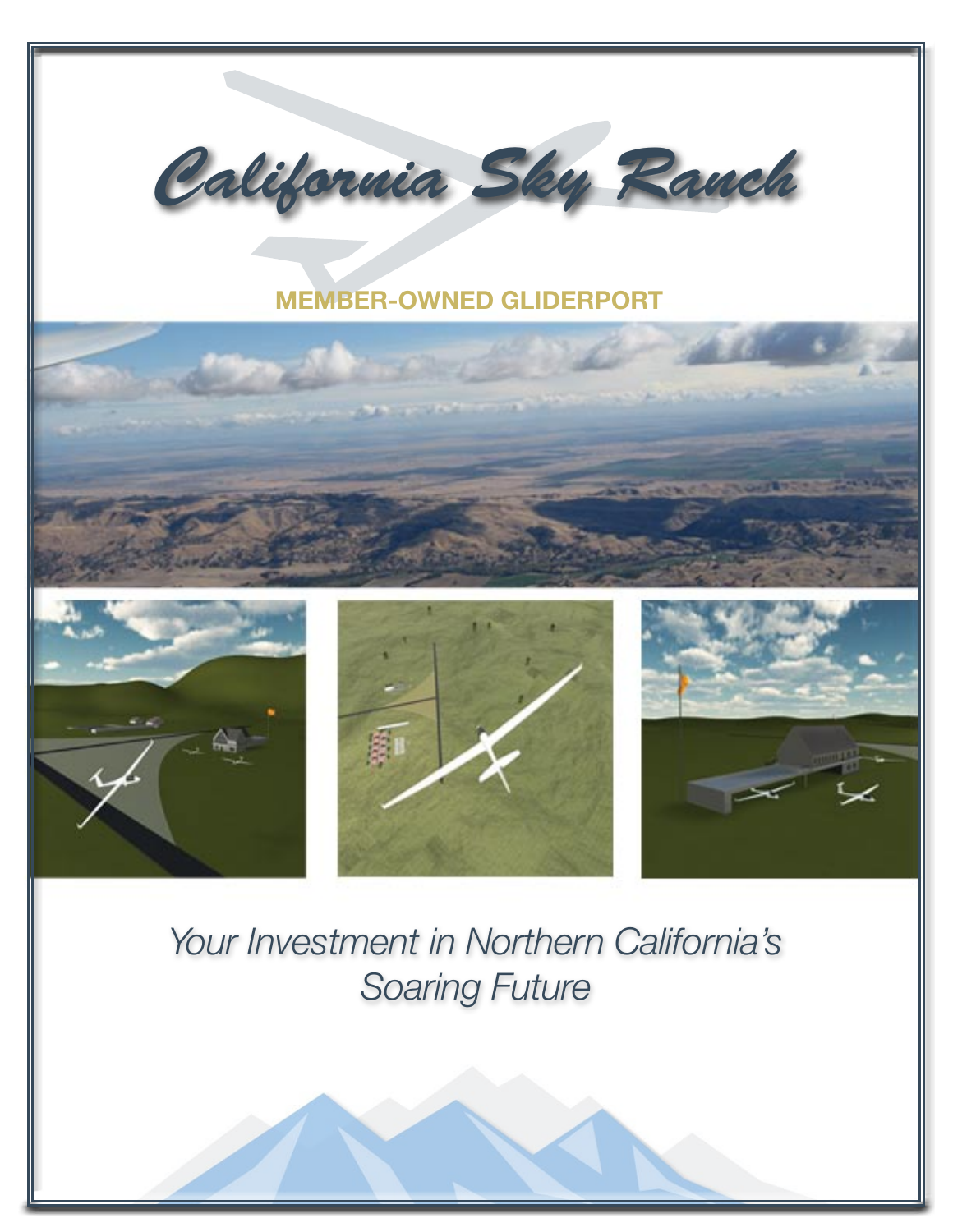# **VISION**

California Sky Rauch

For the past twenty years, Rex Mayes has had a dream to build Northern California's premiere member owned soaring facility. Now this dream is becoming a reality. The California Sky Ranch gliderport will not only provide easy access to great soaring, but will have comfortable amenities that provide a home away from home for those who share his passion of the sport. Rex's dream was born out of a desire to foster soaring for generations to come, and with development encroaching upon the Williams facility, the time is ripe for this vision to come true.

An agreement has been negotiated to purchase eighty acres, perfectly situated at the base of the coastal range, within easy access to the mountains of Mendocino to the north, and the Blue Ridge Mountains to the south. A short tow or winch launch, can quickly put you on the 2500' elevation Cortina Ridge. California Sky Ranch will be easily accessible from Sacramento and the Bay Area, the location is only a few minutes from I-5 via highway 20.



California Sky Ranch will include wind-favoring sealed asphalt cross runways, and an airport layout designed for efficient and safe glider operation. California Sky Ranch members will enjoy an European style glider club facilities, including:

- Glider hangars and indoor glider trailer parking
- Private chalets and an RV campground with hook-ups
- A clubhouse with dining and bar facilities for after flying socializing
- An observation deck on the clubhouse upper level
- A large comfortable hall for pilot briefings, seminars and social events
- Private offices for instruction and administration
- Retail store space for pilot supplies, equipment, books and apparel

California Sky Ranch will be owned and operated by a group of soaring enthusiasts interested in establishing a high quality, comfortable, safe, accessible and affordable venue for enjoyment of the sport of soaring.

There will be two types of membership participation available in California Sky Ranch; owner membership or associate membership. Advantages range from part ownership of the physical land and assets to discounted hangar storage, chalet use, RV parking, and first rights to the one acre land parcels ideal for custom hangars.

The first step to make this world-class soaring center a reality is to raise funds and purchase the land. More importantly, this is your opportunity to share and invest in the continued popularity and future of soaring in Northern California.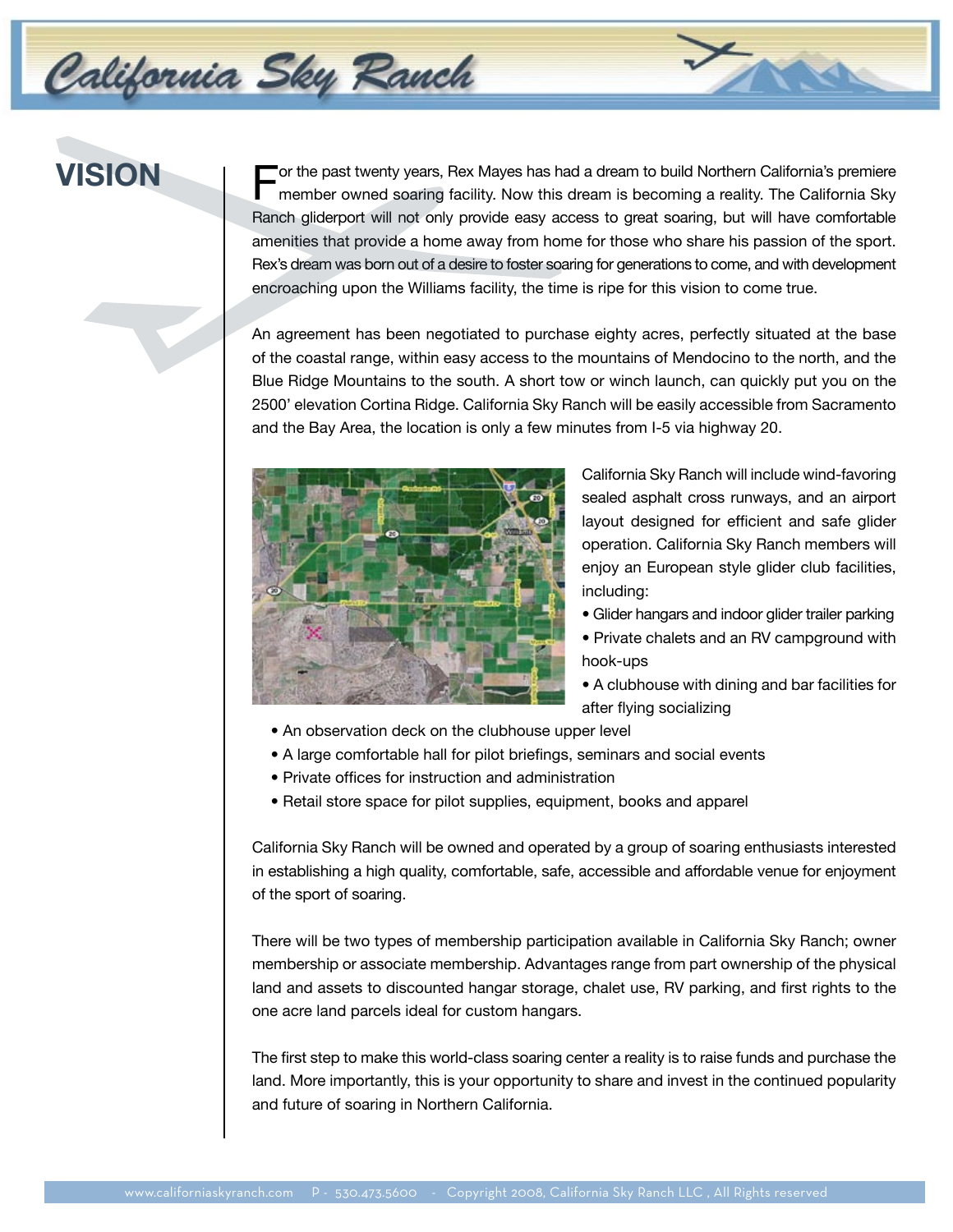# California Sky Ranch

# **AMENITIES**





### **CLUB HOUSE**

- Pilot Briefing Area
- Kitchen & Dinning
- **Observation Deck**
- Bathrooms/Showers
- Private Briefing Rooms
- Dispatch Area
- **Laundry**
- **Retail Store**

### **CHALETS**

- Generous Living Area
- One or Two Bedrooms
- Bathroom
- **Patio**
- Parking Area







### **HANGERS**

- Hanger assembled gliders
- Easy to open doors
- Indoor trailer parking to protect your investment
- Equipment Storage





### **RV PARK**

- Full Hookups
- **Water**
- **Electrical**
- Waste Water
- **Internet**



\*Photos shown are of Omarama and other conceptual ideas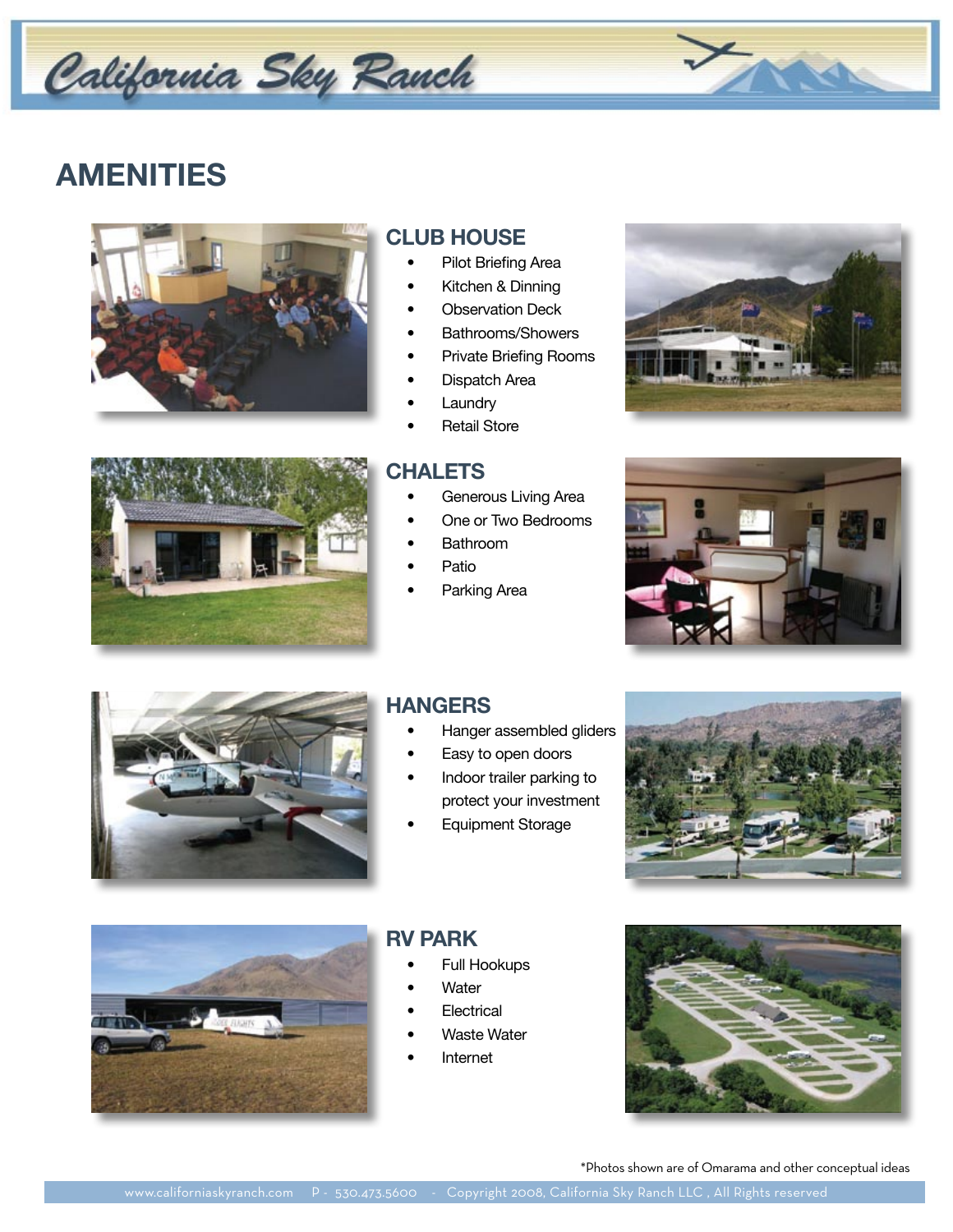

### **OWNER MEMBERS**

- Owner members will own a percentage of the real property and improvements.
- Owner members will share in receipts realized from membership fees, lease of hangars, chalets and RV campground and lease of airfield to fixed base operator.
- Owner members will share the expenses incurred by the development, maintenance, taxes and operation of the entire property. From time to time owner members may be assessed for expenses exceeded by income as determined by a board of five directors elected by the owner members.
- It is not implied that ownership is profit driven scenario.
- Owner members may choose from 5 levels of ownership and receive owner membership benefits commensurate to the number of units purchased.
- There are 2500 units in the initial offering at a \$1,000 per unit cost.

| <b>BRONZE LEVEL</b><br><b>5 UNITS</b>    | Access to basic services and club house privileges.                                                                                                                                                                                                                            |
|------------------------------------------|--------------------------------------------------------------------------------------------------------------------------------------------------------------------------------------------------------------------------------------------------------------------------------|
|                                          |                                                                                                                                                                                                                                                                                |
| SILVER LEVEL<br><b>10 UNITS</b>          | Access to basic services and club house privileges.<br>50% Discount on glider trailer storage and RV parking.                                                                                                                                                                  |
|                                          |                                                                                                                                                                                                                                                                                |
| <b>GOLD LEVEL</b><br><b>25 UNITS</b>     | Access to basic services and club house privileges.<br>Glider trailer storage and RV parking no fee.<br>50% Discount on glider hangar storage.<br>50% Discounted chalet use fees.                                                                                              |
|                                          |                                                                                                                                                                                                                                                                                |
| <b>PI ATINUM I FVFI</b><br>50 UNITS      | Access to basic services and club house privileges.<br>Glider trailer storage and RV parking no fee.<br>Glider hangar storage. No fee<br>Chalet use. No fee.                                                                                                                   |
|                                          |                                                                                                                                                                                                                                                                                |
| <b>DIAMOND LEVEL</b><br><b>100 UNITS</b> | Access to basic services and club house privileges.<br>Glider trailer storage and RV parking no fee.<br>Glider hangar storage. No fee<br>Chalet use. No fee.<br>Private hangar development rights to 1 acre lot.<br>Private Chalet development rights on certain chalet sites. |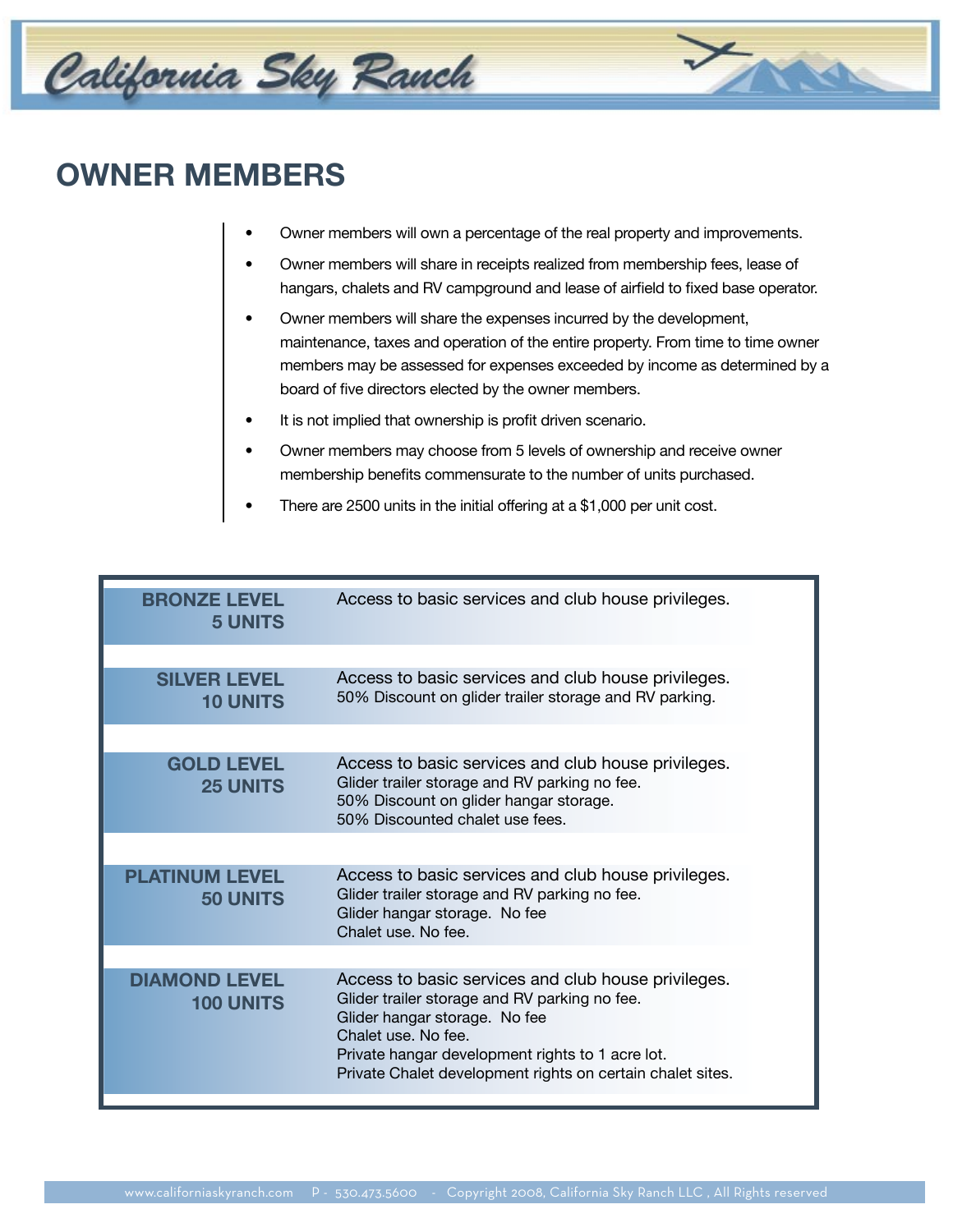

### **ASSOCIATE MEMBERS**

Associate members will enjoy the atmosphere and services of California Sky Ranch-<br>without the benefit of ownership. This membership is meant to be affordable yet deliver a value unequaled in the soaring community. The associate dues will be used to offset the expenses of the property and building maintenance.

There are 4 levels of associate membership designed for different levels of property usage. The membership will be paid annually to California Sky Ranch LLC.

| BUZZARD         | Visitor member up to a maximum of 5 visits.<br>Access to basic services and club house privileges.<br>Member fee \$20/ day                                                                        |
|-----------------|---------------------------------------------------------------------------------------------------------------------------------------------------------------------------------------------------|
| <b>HAWK</b>     | Full member<br>Access to basic services and club house privileges.<br>Initial fee \$250<br>Monthly membership dues \$20.00                                                                        |
| <b>FALCON</b>   | Full member<br>Access to basic services and club house privileges<br>50% discounts on RV, indoor trailer storage and Chalet use fees.<br>Initial fee \$500<br>Monthly membership dues \$40/ month |
| <b>STARLING</b> | Family member<br>Access to same service as related full member.<br>Must be immediate family member of a full member.<br>Initial fee \$100 monthly dues \$10.                                      |

### **ORGANIZING MEMBER**

This project is Rex Mayes' vision and he has invested considerable time over many<br>years exploring opportunities for this project. Rex will be the sole Organizing Member and will serve, at the pleasure of the Board of Directors, as the General Manager of California Sky Ranch LLC. Rex will be responsible for handling all negotiations, entitlements, permit applications and overseeing the construction of this project. For his efforts, he will receive a one time organizing share of 500 units of California Sky Ranch LLC. In addition Vacaville Aero Services Inc. DBA Williams Soaring Center, owned and operated by Rex and Noelle Mayes and family, will have first and exclusive rights to a 25 year lease to operate the glider flight school and tow plane operation on this property. This arrangement makes possible the continued dedication and professional service that Rex, Noelle and their staff have provided to Soaring for the last 15 years.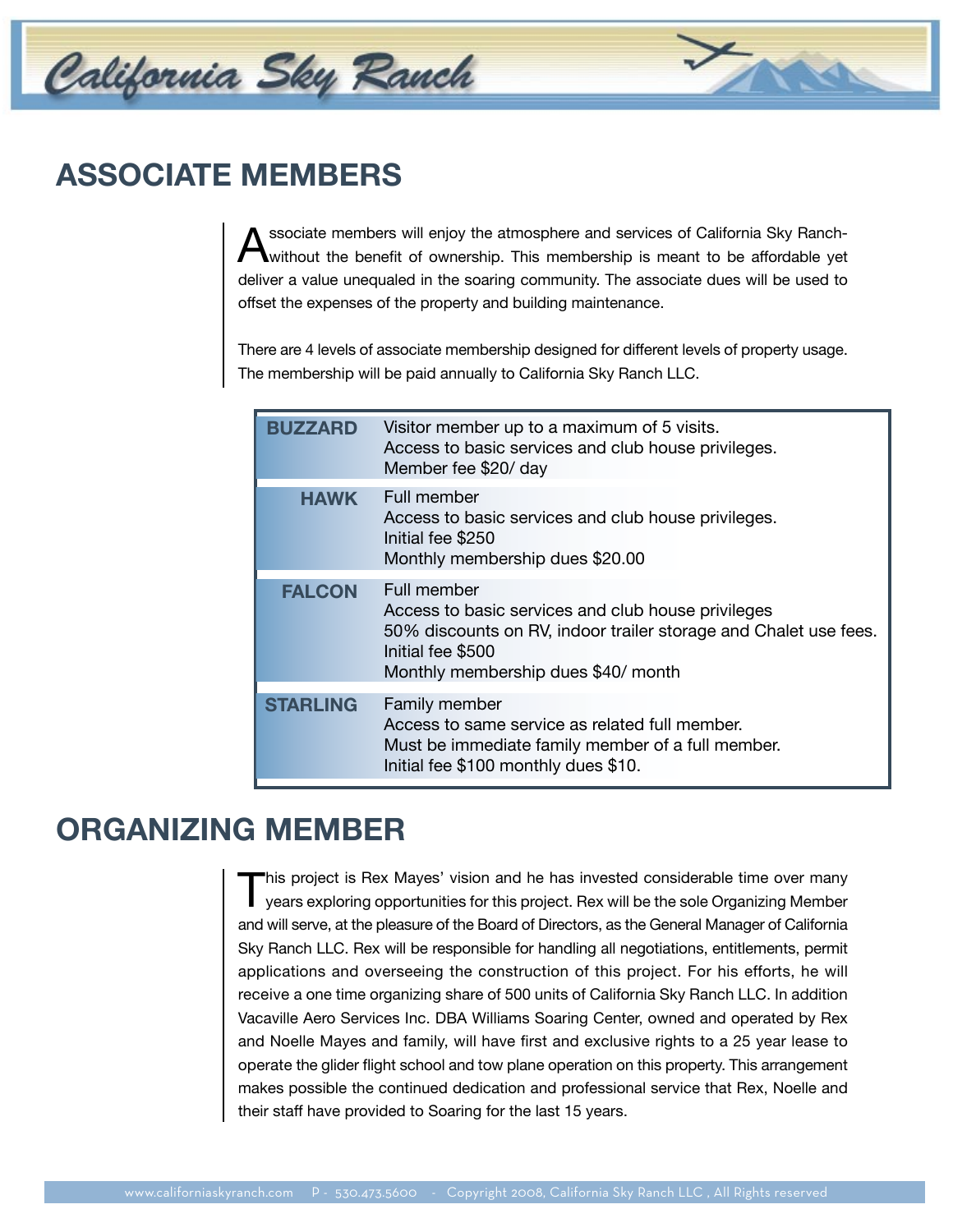

### **CAPITAL BUDGET**

#### **CONSTRUCTION BUDGET**

| Runway, ramp and driveway improvements\$450,000.00          |  |
|-------------------------------------------------------------|--|
| Club house/ operations office and hangar\$450,000.00        |  |
| 9-600 sq. ft. Chalets Bed, bath and living room\$270,000.00 |  |
| 3-15,000 sq. ft. glider storage hangars\$600,000.00         |  |
|                                                             |  |
|                                                             |  |
|                                                             |  |
|                                                             |  |

#### **CAPITALIZATION**

### **OPERATING BUDGET**

#### **ANNUAL INCOME**

#### **ANNUAL EXPENSES**

| Runway and hangar capital improvement and repair\$30,000.00 |  |
|-------------------------------------------------------------|--|
|                                                             |  |

*Estimated return on investment: \$44,000.00 / 3000 shares = \$14.67 per share*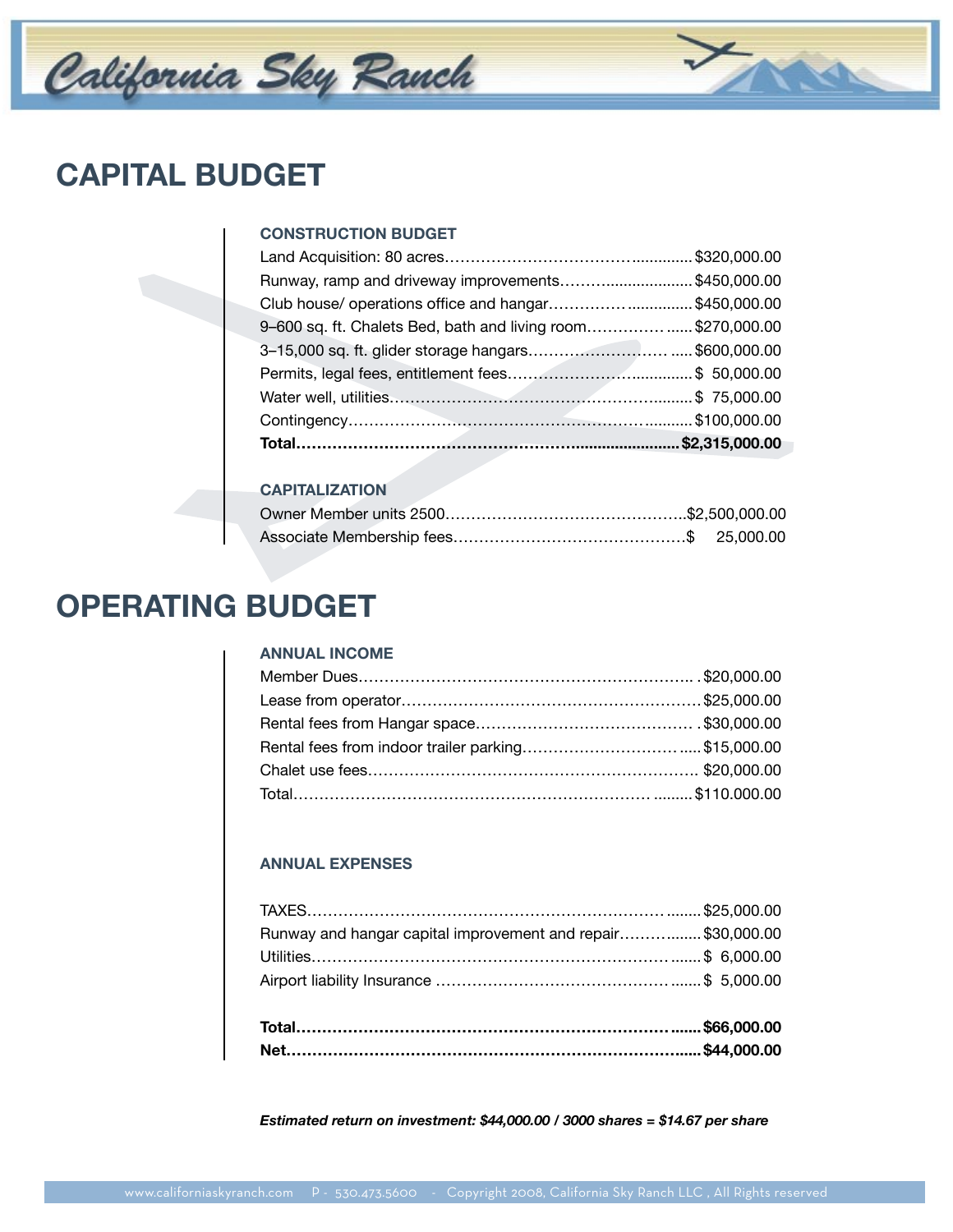

# **PROGRESS TO DATE**

- The vision has come together into this very real and viable project Owner members will own a percentage of the real property and improvements.
- A verbal commitment from the property owner to sell 80+ acres configured to suit an airport with minimal land acquisition.
- A verbal commitment and sales agreement on price and terms.
- A land use approval application is being filed is not implied that ownership is profit driven scenario.
- Several engineers have surveyed the property and all have concurred with the viability of the project in regards to location and construction.

# **PROJECT TIMELINE**



October | Submit land use application to Colusa County October-December | Accept financial commitment from prospective members December | Provided adequate financial commitment, form LLC

### **2009**

| January-February | Receive Conditional use permit from Colusa County                                                                 |
|------------------|-------------------------------------------------------------------------------------------------------------------|
| February         | Cal Trans department of aeronautics airport application                                                           |
| February         | Apply for a lot line adjustment                                                                                   |
| March            | Commence sale of units of California Sky Ranch LLC                                                                |
| March            | Close escrow and purchase land                                                                                    |
| April            | (weather permitting) grade access road, runway surfaces, ramp surfaces, hangar,<br>clubhouse and chalet site pads |
| May              | Build property boundary fences                                                                                    |
| May              | Begin construction of operations building, hangars and chalets                                                    |
| May              | Surface runways and ramps                                                                                         |
| June             | Begin limited glider operations                                                                                   |
| October          | Grand opening and Oktoberfest                                                                                     |